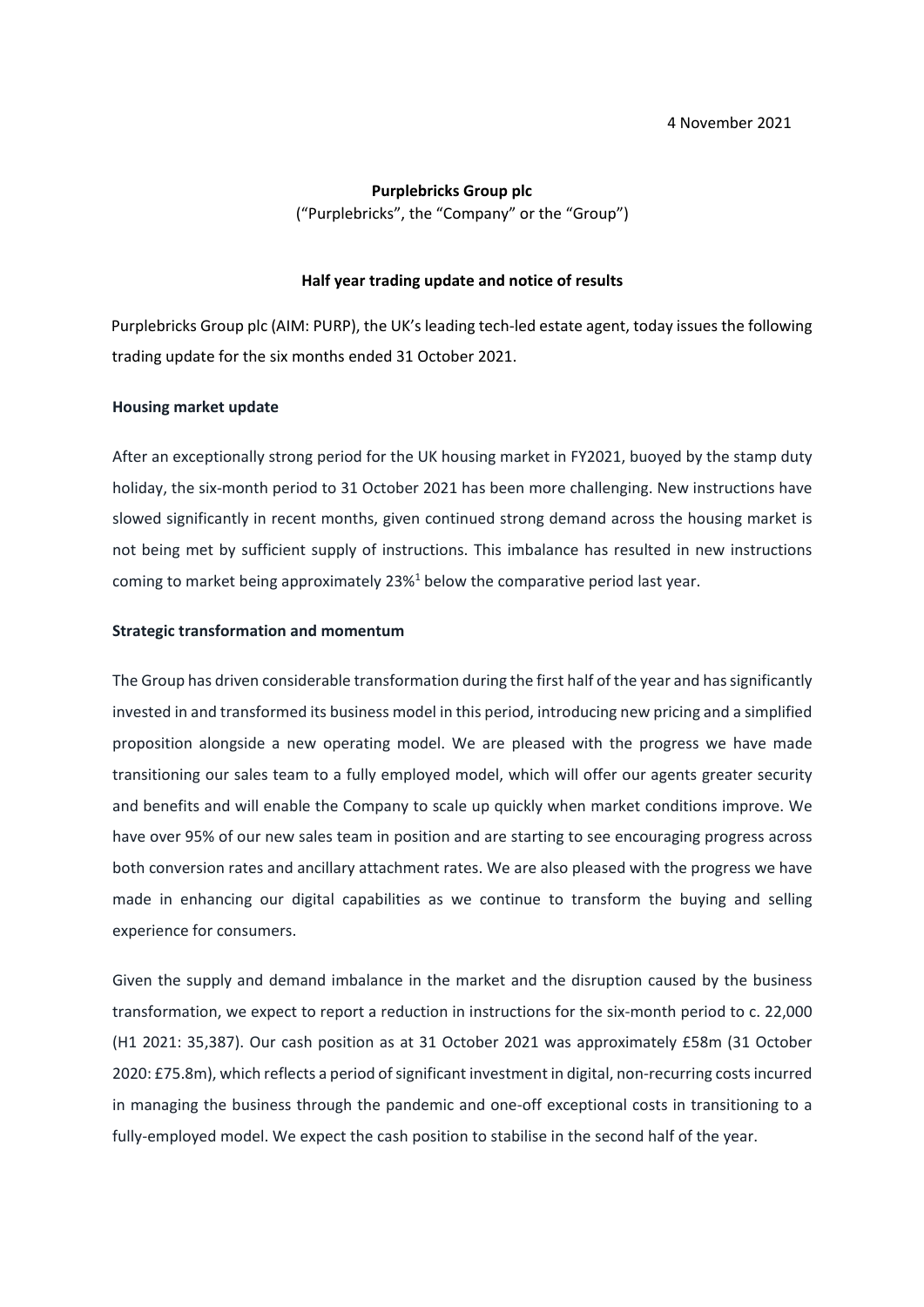### **Outlook**

Going forward, uncertainty remains regarding the imbalance of supply and demand in the housing market and given the disruption caused by the business transformation, we expect this dynamic to continue into the second half of the financial year, impacting new instructions for the full year. The cost guidance provided with the Group's update on 10 August 2021 remains unchanged, and therefore adjusted EBITDA<sup>2</sup> is expected to be below previous guidance.

However, we are confident that our transformed business model will partially mitigate the impact of market conditions on instruction levels. This transformation is yielding positive results in terms of growth in ARPI and we are starting to see progress in our market share aspirations and are wellpositioned to grow following the completion of our transition to a fully employed model in the second half.

The Company's medium-term guidance remains unchanged, and the Board continues to expect Purplebricks to be able to deliver annual revenue growth in excess of 20% in the medium-term, with confidence in the Group's ability to deliver against its growth strategy.

#### **Vic Darvey, CEO, commented:**

"Following a stronger period for instructions last year, supply in the market has fallen as we slowly adjust to a below normal level of activity following a period of successive lockdowns and the end of the stamp duty holiday. Our service proposition remains strong and compelling, with properties selling quickly, but the reduced amount of stock coming to the market is proving challenging.

Against this more challenging backdrop, the team is continuing to execute on our transition to the new operating model. We are encouraged by the early results we are seeing on the ground and whilst they are not yet reflected in the overall group performance, we are confident in the strategy and that we have developed a strong platform for growth as activity levels pick-up. We are committed to our mission of achieving 10% market share by being the go-to-place to buy, sell or let your home."

#### **Notice of Half Year Results**

The Company expects to publish its unaudited half year results for the period ended 31 October 2021 on Tuesday 14 December 2021.

1: Source: Rightmove

2. Adjusted EBITDA is defined as operating profit, adding back depreciation, amortisation, share based payment charges and exceptional items.